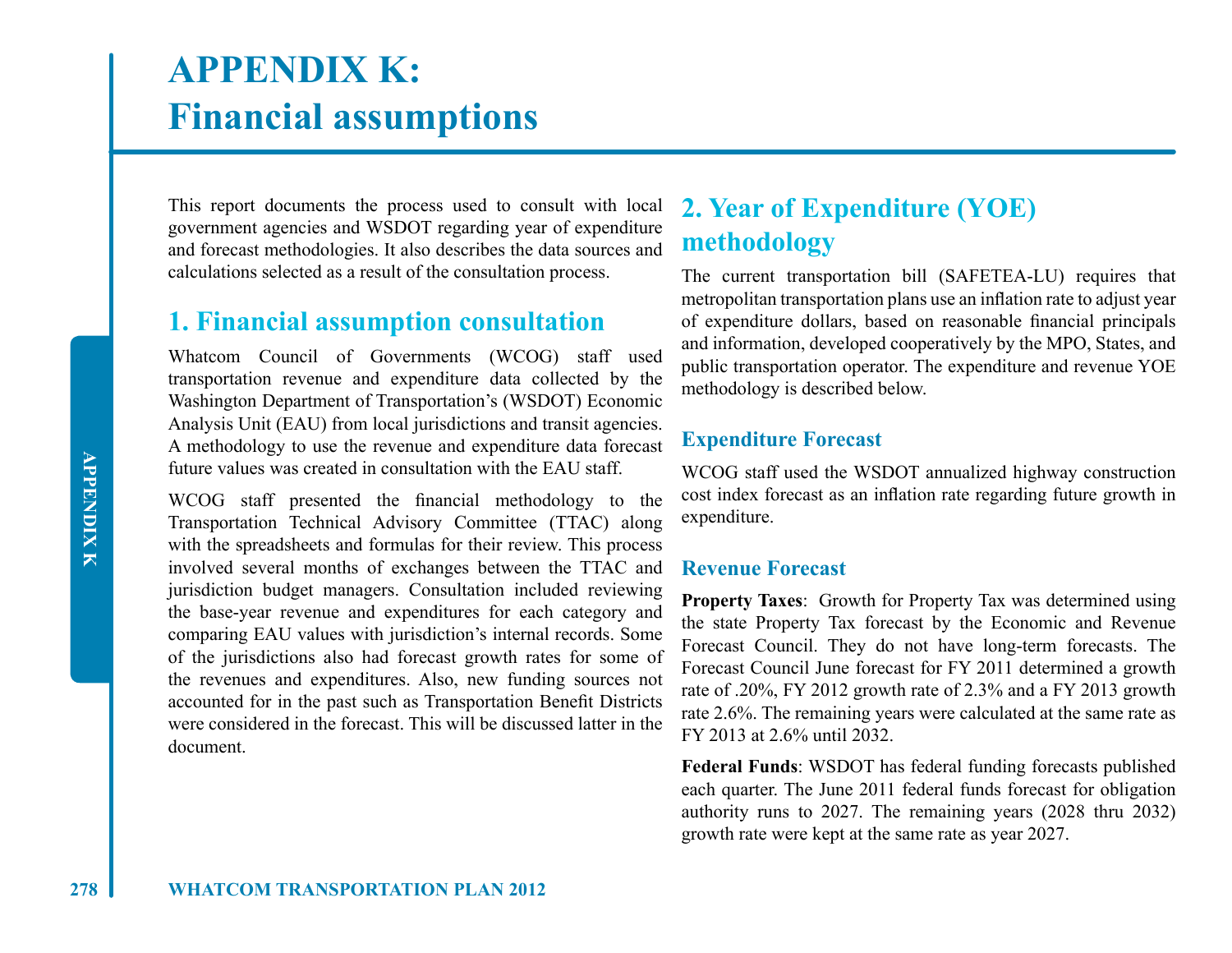**Motor Vehicle Fuel Taxes**: WSDOT forecasts motor vehicle fuel tax each quarter (used the June 2011 Report). The forecast for fuel taxes distributed to local cities and counties were used for this analysis.

**Sales Taxes**: WSDOT annually completes a sales tax forecast for local transit districts and the Economic and Revenue Forecast Council does a short-term forecast of taxable sales. WSDOT releases long-term sales tax forecast in November each year so the last forecast was released on November 2010. The forecasted growth rate for sales taxes in the long term is estimated at roughly 4.5 percent beginning FY 2014.

**Special Assessments**: The September 2011 Long Term Consumer Price Index predicts an inflation rate of about 2 percent per year. A growth rate of 2 percent per year was applied to most jurisdictions.

**Other Local Revenues (General Fund, Local Road User Tax, Other State Funds, and Bond Proceeds)**: The September 2011 Long Term Consumer Price Index predicts an inflation rate of about 2 percent per year. A growth rate of 2 percent per year was applied to all jurisdictions.

**Ferry Tolls**: The ferry toll numbers from the County (operator of the Whatcom ferry to Lummi Island) for years 2009 and 2010 came from their published and audited financial statements. The County forecasted year 2011 and applied a 1% annual growth rate through 2032.

# **3. Forecast methodology**

#### **City and County Forecasting Methodology**

Jurisdiction's constrained revenue forecasts were determined by multiplying the total future revenues for each jurisdiction by the percentage of historic expenditures comprised of construction and preservation projects.

The forecast base-year values are the average of expenditure and revenues by categories for year 2005 through 2009. There are exceptions to the base year and the YOE methodology for each jurisdiction. These exceptions were determined in consultation with finance managers and engineers for each jurisdiction and were based on their knowledge of the organization's financial allocation.

#### **Whatcom County:**

Calendar year 2009 was used as the starting point for property taxes. Per the county, property taxes were held flat until year 2015.

The ferry toll numbers from the county for years 2009 and 2010 came from their published and audited financial statements. The county forecasted from 2011 and recommended a 1% annual growth rate through 2032.

As per county request, Traffic Policing (Expenditure) was held constant from 2009 through 2032.

#### **Bellingham:**

City of Bellingham has a Transportation Benefit District in place for years 2012 through 2020 that will generate estimated \$3,000,000 per year. That amount was applied both on the Expenditure (\$1,000,000 per year in Construction Category and \$2,000,000 per year in Maintenance Category) and Revenue (\$3,000,000 per year in the Special Assessment Category).

City of Bellingham requested that WCOG use about \$6,000,000 as the base number for construction and \$2,000,000 for preservation. WCOG staff used 2006 values as the starting point because it came closest to the \$6,000,000 per year for construction.

Other Local Receipts include sales tax revenue and other sources. WCOG staff used Growth factor= Average of Sale tax Growth rate of 4.5% and Average CPI of 2.0% for a total average of 3.25%.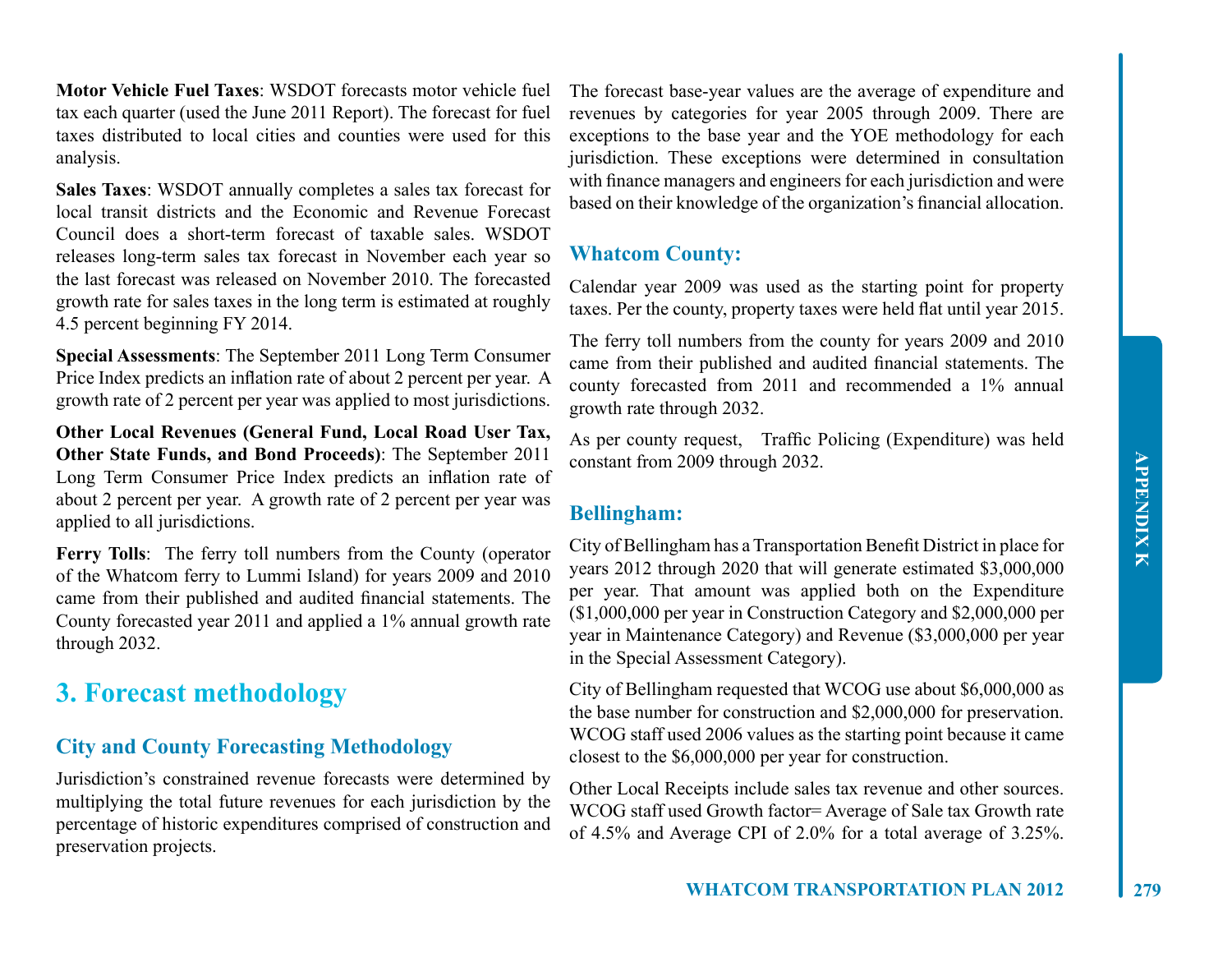WCOG used a 3.25% growth factor per year for Other Local **Lynden:** Receipts in the revenue category.

#### **Everson:**

Below are construction projects added to the expenditure and revenue spreadsheet that were not accounted for in the states database. These projects were added under construction (Expenditures) and under Other Local Receipts (Revenues), Other State Funds (Revenues), and Federal Revenues (Revenues). The base was an average of years 2005 through 2009 with the new added numbers below.

|      |  |  | Year   Local   State   Federal   Total   Construction Projects |
|------|--|--|----------------------------------------------------------------|
| 2006 |  |  | 0 23,570 151,021 174,591 Bay to Baker Trail                    |
| 2007 |  |  | 0 12,182 78,053 90,235 Bay to Baker Trail                      |
|      |  |  | 2008 44,150 35,320 509,192 588,661 Mission Road Phase 2        |
|      |  |  | 2009 4,635 3,708 53,454 61,797 Mission Road Phase 2            |

#### **Ferndale:**

Used a 2% annual growth rate on the property tax category.

Used a 2.5% annual growth rate on the sales tax category.

Used Year 2009 as the base for the forecast.

Apply \$1,000,000 per year both on the expenditure (Construction) and revenue (Other Local Receipts) to account for a policy change in impact fees that will generate additional funds.

Apply \$300,000 per year (Years 2012 thru 2022) for preservation projects and \$185,000 per year (years 2012 thru 2022) for construction projects to account for the newly passed Transportation Benefit District. This is also reflected under the Special Assessment category in the revenue side of the table.

City of Lynden requested a base construction amount of \$3,000,000 in year 2011. WCOG staff started year 2011 using the year 2006 revenue and expenditure values provided by EAU because it also had a construction total of about \$3,000,000.

#### **WSDOT Forecasting Methodology**

WCOG staff worked with WSDOT to obtain and develop the fiscally constrained numbers. WSDOT Economic Analysis unit submitted the 2010 legislative project list. WSDOT Mount Baker office refined the project list by adding unfunded projects to complete the state's 20 year fiscally constrained forecast. The project list includes projects that might not have funding until 2015. The list includes projects from the 2005-2007 biennium through the 2013-2015 biennium. The 2013-2015 biennium as the starting point for the forecast. The forecast methodology used to calculate construction and preservation costs is explained below.

Convert the state fiscal year 2013-2015 to calendar year. To determine year 2013 numbers first take a quarter (.25) from the 2011-2013 and a quarter from the 2013-2015 and add the two. To determine year 2014 numbers divide by half (.5) the total number in the 2013-2015 biennium. The forecasting starts at year 2013 and ends on year 2032.

WSDOT has a motor vehicle fuel tax forecast each quarter. The June 2011 report which forecast to year 2027 was used in the forecast. Growth rate of the Motor Vehicle Fuel Tax distribution to cities and counties were used to calculate year of expenditure. The same growth rate applied in year 2027 was used in the remaining forecast years (2028 thru 2032).